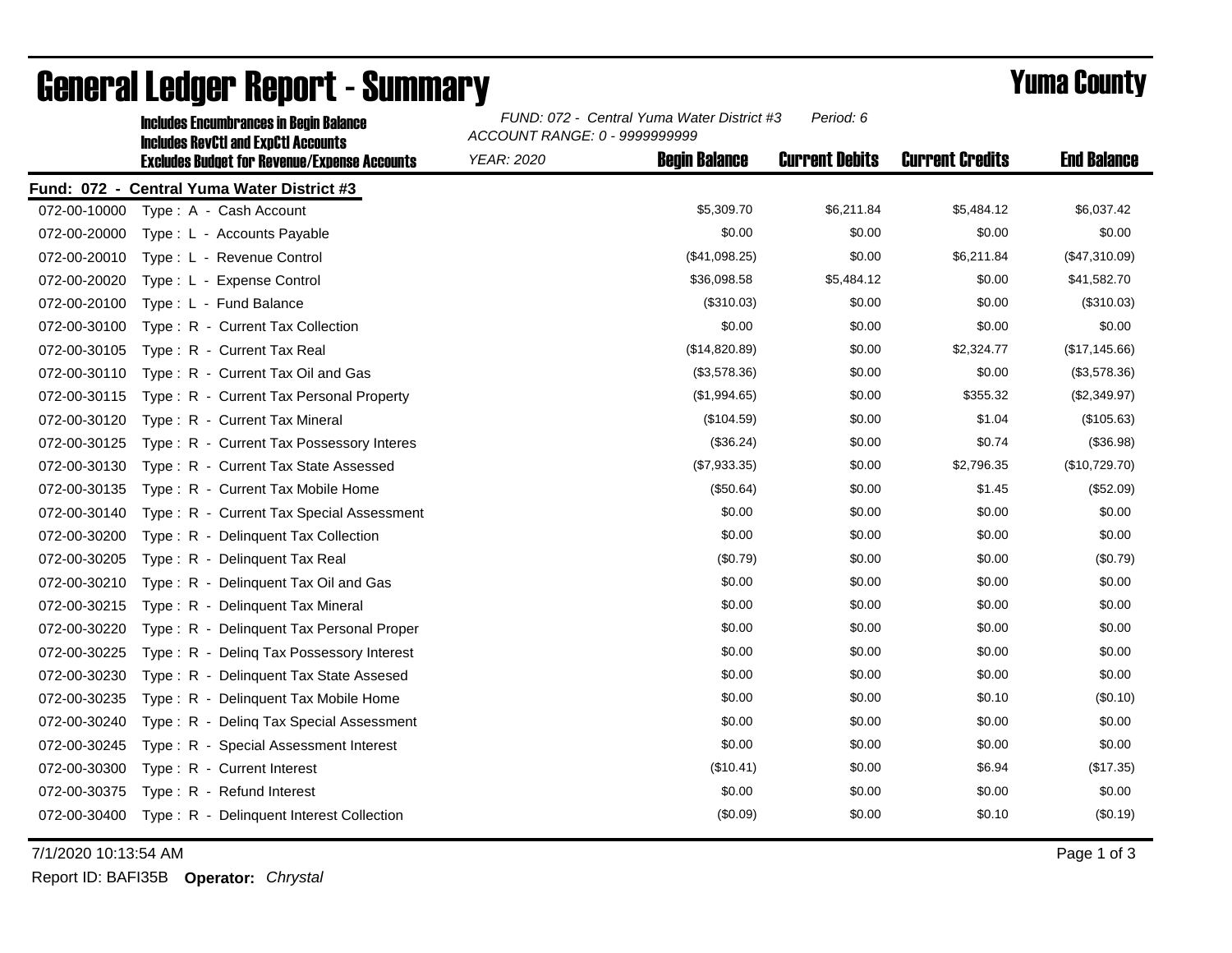|              | Includes Encumbrances in Begin Balance<br>Includes RevCtI and ExpCtI Accounts |                                            |                                            | FUND: 072 - Central Yuma Water District #3<br>Period: 6<br>ACCOUNT RANGE: 0 - 9999999999 |         |                             |                       |          |                                  |                    |
|--------------|-------------------------------------------------------------------------------|--------------------------------------------|--------------------------------------------|------------------------------------------------------------------------------------------|---------|-----------------------------|-----------------------|----------|----------------------------------|--------------------|
|              | <b>Excludes Budget for Revenue/Expense Accounts</b>                           |                                            |                                            | YEAR: 2020                                                                               |         | <b>Begin Balance</b>        | <b>Current Debits</b> |          | <b>Current Credits</b>           | <b>End Balance</b> |
|              |                                                                               | Fund: 072 - Central Yuma Water District #3 |                                            |                                                                                          |         |                             |                       |          |                                  |                    |
| 072-00-30500 |                                                                               | Type: R - Miscellaneous Collections        |                                            |                                                                                          |         | (\$34.84)                   |                       | \$0.00   | \$0.00                           | (\$34.84)          |
| 072-00-31305 |                                                                               | Type: R - Wildlife Impact Assistance       |                                            |                                                                                          |         | \$0.00                      |                       | \$0.00   | \$3.33                           | (\$3.33)           |
| 072-00-31310 |                                                                               | Type: R - DOI-PILT PAYMENT                 |                                            |                                                                                          |         | \$0.00                      |                       | \$0.00   | \$13.56                          | (\$13.56)          |
| 072-00-32100 |                                                                               | Type: $R -$ Transfers In                   |                                            |                                                                                          |         | \$0.00                      |                       | \$0.00   | \$0.00                           | \$0.00             |
| 072-00-33000 |                                                                               | Type: R - Auto Tax B Collection            |                                            |                                                                                          |         | (\$1,230.35)                |                       | \$0.00   | \$221.19                         | (\$1,451.54)       |
| 072-00-33100 |                                                                               | Type: $R -$ Auto Tax A & F Collection      |                                            |                                                                                          |         | (\$421.98)                  |                       | \$0.00   | \$147.29                         | (\$569.27)         |
| 072-00-38000 |                                                                               | Type: R - Pump Assessment                  |                                            |                                                                                          |         | (\$10,881.07)               |                       | \$0.00   | \$339.66                         | (\$11,220.73)      |
| 072-00-49100 |                                                                               | Type: X - Treasurer Fees                   |                                            |                                                                                          |         | \$1,173.03                  |                       | \$174.42 | \$0.00                           | \$1,347.45         |
| 072-00-49401 |                                                                               | Type: X - Transfer Out                     |                                            |                                                                                          |         | \$0.00                      |                       | \$0.00   | \$0.00                           | \$0.00             |
| 072-00-49500 |                                                                               | Type: X - Checks Written / ACH Transfer    |                                            |                                                                                          |         | \$34,925.55                 | \$5,309.70            |          | \$0.00                           | \$40,235.25        |
|              |                                                                               |                                            | Fund: 072 - Central Yuma Water District #3 |                                                                                          | Totals: | (\$4,999.67)                | \$17,180.08           |          | \$17,907.80                      | (\$5,727.39)       |
|              |                                                                               |                                            | <b>Total Fund Revenues:</b>                | \$6,211.84                                                                               |         | <b>Total Fund Expenses:</b> | \$5,484.12            |          | <b>Net Revenue Over Expense:</b> | \$727.72           |

## General Ledger Report - Summary **Example 2018** Yuma County